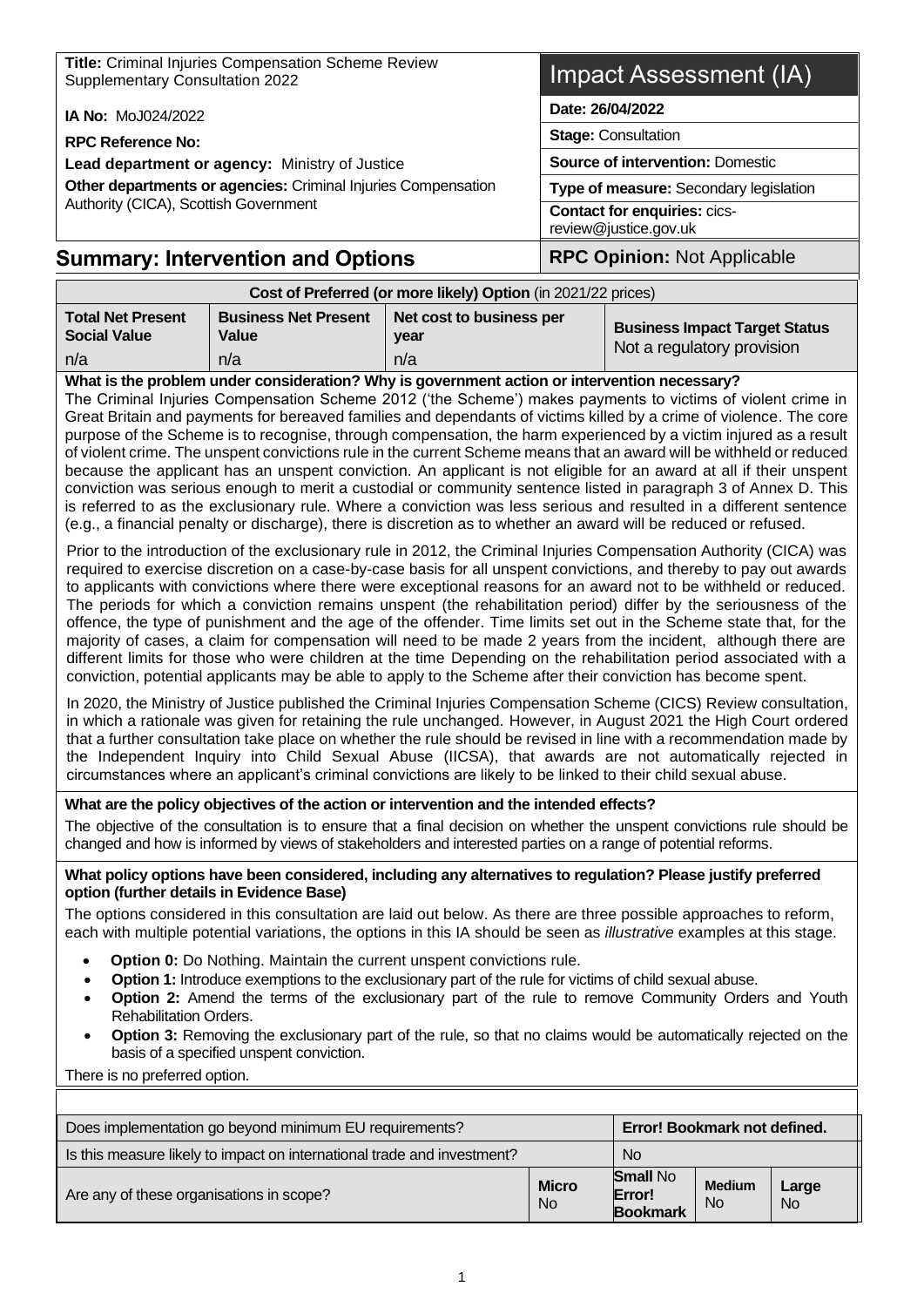|                                                                                                                           | <b>not</b><br>defined. |     |             |
|---------------------------------------------------------------------------------------------------------------------------|------------------------|-----|-------------|
| What is the CO <sub>2</sub> equivalent change in greenhouse gas emissions?<br>(Million tonnes CO <sub>2</sub> equivalent) | <b>Traded: N/A</b>     | N/A | Non-traded: |
| <b>AMERICAN DESCRIPTION OF PROPERTY AND INCOME ARRIVED ASSOCIATE</b>                                                      |                        |     |             |

**Will the policy be reviewed?** It will not be reviewed.

*I have read the Impact Assessment and I am satisfied that, given the available evidence, it represents a reasonable view of the likely costs, benefits and impact of the leading options.*

Signed by the responsible Minister and the Contract of Taxa Russelline Date: 26. 04. 2022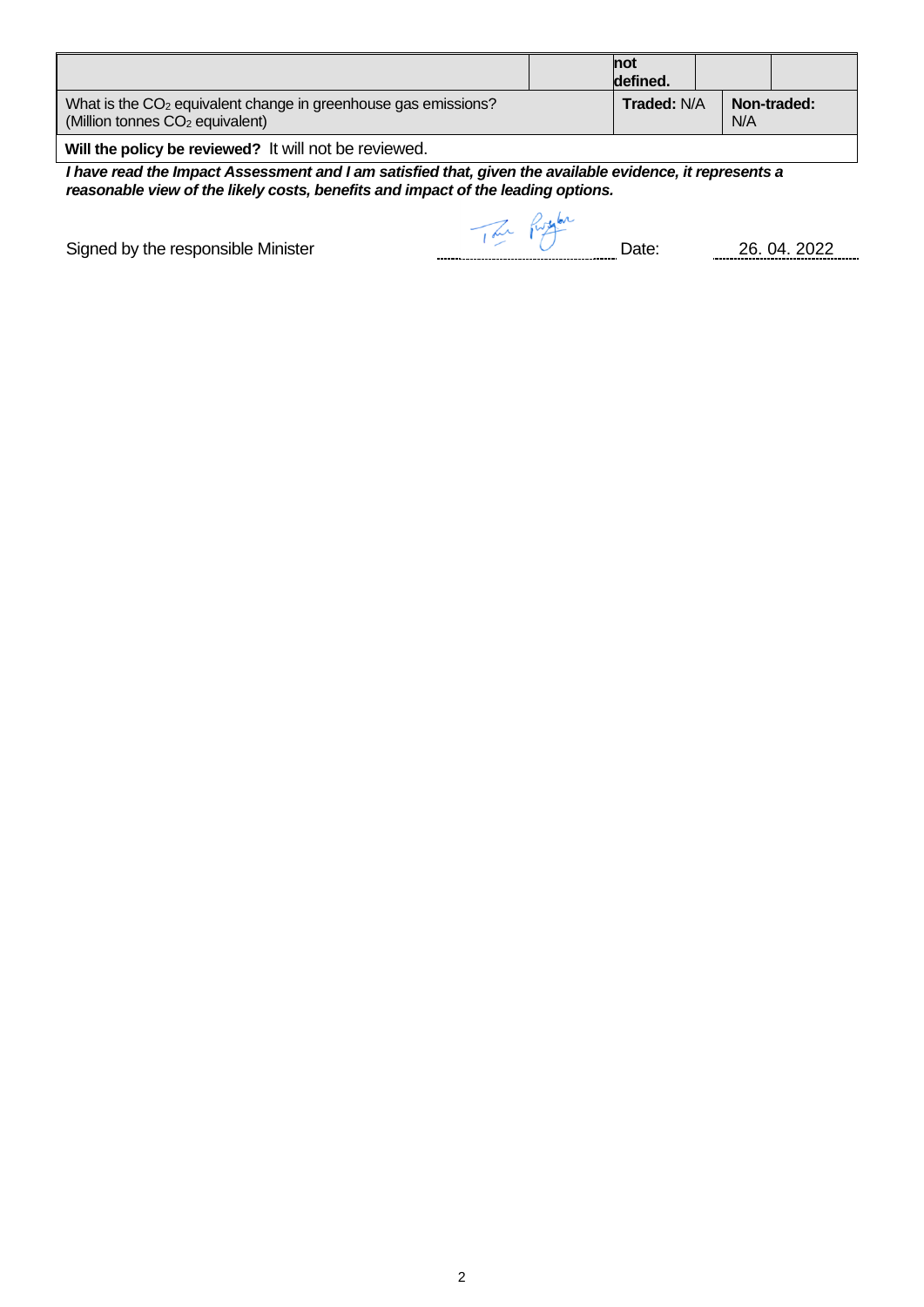## **Summary: Analysis & Evidence** Policy Option 1

**Description: Introduce exemptions to the exclusionary part of the rule for victims of child sexual abuse. FULL ECONOMIC ASSESSMENT**

| <b>Price Base</b>    | <b>PV Base</b>  | <b>Time Period</b> |                                             |       |               | Net Benefit (Present Value (PV)) (£m)                        |                                      |
|----------------------|-----------------|--------------------|---------------------------------------------|-------|---------------|--------------------------------------------------------------|--------------------------------------|
| Year 2021/22         | <b>Year</b> n/a |                    | Years n/a                                   |       | Low: Optional | <b>High: Optional</b>                                        | Best Estimate: n/a                   |
| COSTS (£m)           |                 |                    | <b>Total Transition</b><br>(Constant Price) | Years |               | <b>Average Annual</b><br>(excl. Transition) (Constant Price) | <b>Total Cost</b><br>(Present Value) |
| Low                  |                 |                    | Optional                                    |       |               | Optional                                                     | Optional                             |
| <b>High</b>          |                 |                    | Optional                                    |       |               | Optional                                                     | Optional                             |
| <b>Best Estimate</b> |                 |                    | n/a                                         |       |               | n/a                                                          | n/a                                  |
|                      |                 |                    |                                             |       |               |                                                              |                                      |

**Description and scale of key monetised costs by 'main affected groups'** 

Under the illustrative example for this option, claims for compensation victims of child sexual abuse (specifically for compensation for injury from the abuse they suffered) who have unspent convictions that would have been excluded would now fall to be considered under the discretionary system. It is anticipated that there would therefore be an increase in the number of awards paid out to claimants. The additional cost is calculated using the average award for child sexual abuse claims. The additional annual cost to the CICA is estimated to be £0.36m

#### **Other key non-monetised costs by 'main affected groups'**

There would be additional administrative costs to the CICA due to the application of discretion in a greater number of cases. Relevant cases would need to be individually considered, leading to increased staff time per case. Further, in order for the CICA to establish causal links it would need to acquire detailed evidence from the applicant, the police and other agencies. This would potentially cause upset and distress and delay the decision-making process.

The exercise of discretion could attract additional review applications and appeals to the First-tier Tribunal resulting in additional administrative costs to CICA and HMCTS. It has not been possible to quantify these costs.

This approach could create unfairness and discrimination as applicants with unspent convictions that do not fall within the exemptions or do not benefit from the discretion could argue that they were being treated less favourably than those who do. It would also potentially bring applicants who have committed serious offences into eligibility.

| <b>BENEFITS (£m)</b> | <b>Total Transition</b><br>(Constant Price) | Years | <b>Average Annual</b><br>(excl. Transition) (Constant Price) | <b>Total Benefit</b><br>(Present Value) |
|----------------------|---------------------------------------------|-------|--------------------------------------------------------------|-----------------------------------------|
| Low                  | Optional                                    |       | Optional                                                     | <b>Optional</b>                         |
| High                 | Optional                                    |       | Optional                                                     | <b>Optional</b>                         |
| <b>Best Estimate</b> | n/a                                         |       | n/a                                                          | n/a                                     |

#### **Description and scale of key monetised benefits by 'main affected groups'**

The estimated additional annual cost to the CICA due to the increase in the number of awards paid out would result in a transfer from the CICA to claimants of £0.36m.

#### **Other key non-monetised benefits by 'main affected groups'**

This approach, which introduces discretion in claims for compensation by victims of child sexual abuse who have unspent convictions for the abuse they suffered, would respond to the recommendation made by the IICSA to reintroduce discretion and concerns raised by stakeholders regarding the importance of consideration being given to correlations between childhood sexual abuse and future criminal offending.

#### **Key assumptions/sensitivities/risks Discount rate**

n/a

- **(%)** • Of sexual assault claims where an award was given, 66% are for child sexual abuse. It is therefore assumed that, of the sexual assault claims rejected or reduced due to unspent convictions, 66% are child sexual abuse claims.
- The additional cost is calculated using the average award for child sexual abuse claims. The average award for CSA claims given the full award is £11,018, while the average award for child sexual abuse claims where the award was reduced is £12,430. The analysis therefore uses the higher average award for both full and reduced awards as the more conservative assumption.

| <b>BUSINESS ASSESSMENT (Option 1)</b>             |               |          |                                              |  |  |
|---------------------------------------------------|---------------|----------|----------------------------------------------|--|--|
| Direct impact on business (Equivalent Annual) £m: |               |          | Score for Business Impact Target (qualifying |  |  |
| Costs: n/a                                        | Benefits: n/a | Net: n/a | provisions only) £m:                         |  |  |
|                                                   |               |          |                                              |  |  |

#### 3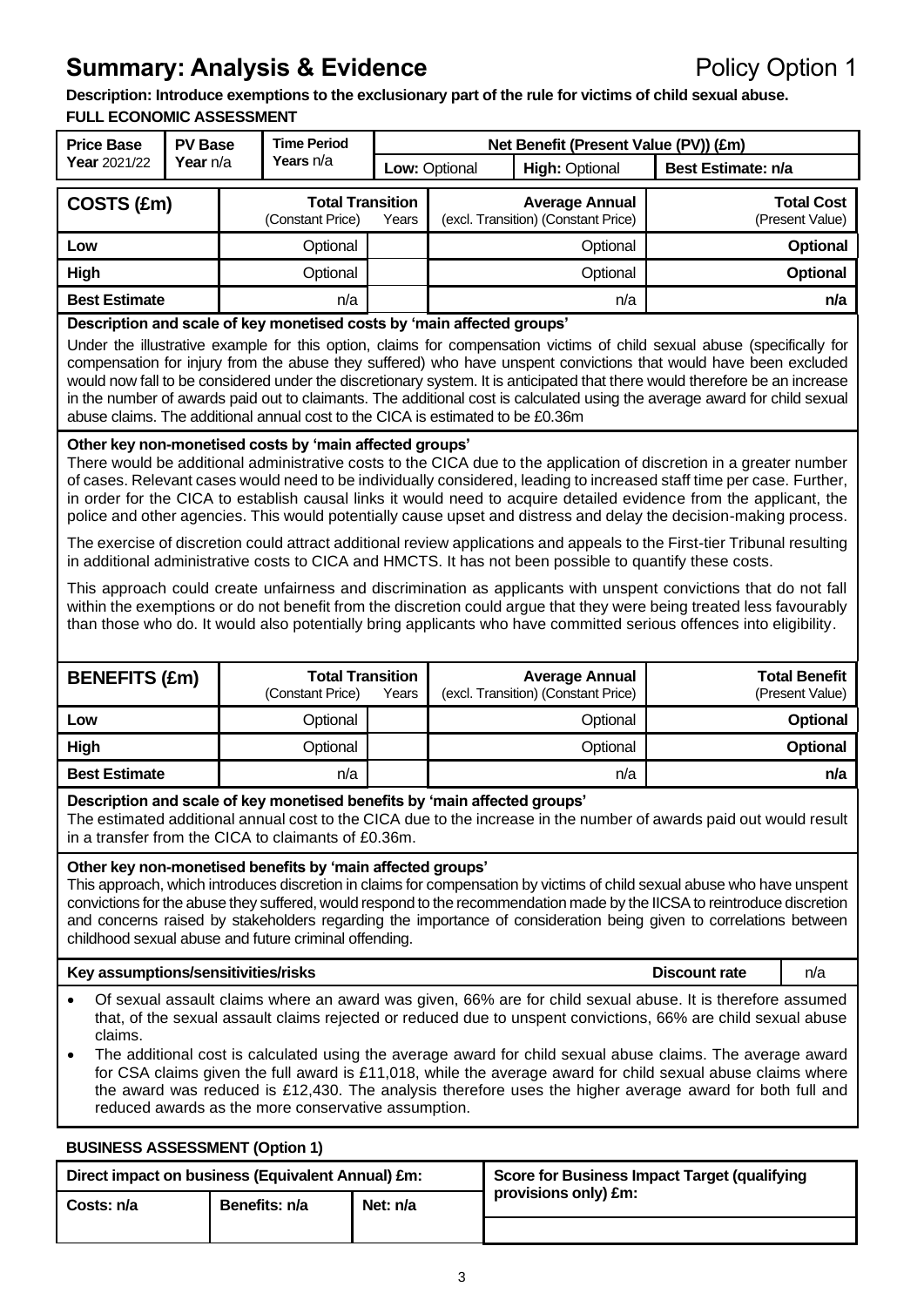# **Summary: Analysis & Evidence Policy Option 2**

**Description: Amend the terms of the exclusionary part of the rule to remove Community Orders and Youth Rehabilitation Orders.**

#### **FULL ECONOMIC ASSESSMENT**

| <b>Price Base</b>                                                                                                                                                                                                                                                                                                                                                                                                                                                                                                                                                                                                                                                                                                                                             | <b>PV Base</b><br>Year n/a                                                                                                                                                                                                                             |                                             | <b>Time Period</b>                           |       | Net Benefit (Present Value (PV)) (£m) |                                                                                                                |                    |                                         |
|---------------------------------------------------------------------------------------------------------------------------------------------------------------------------------------------------------------------------------------------------------------------------------------------------------------------------------------------------------------------------------------------------------------------------------------------------------------------------------------------------------------------------------------------------------------------------------------------------------------------------------------------------------------------------------------------------------------------------------------------------------------|--------------------------------------------------------------------------------------------------------------------------------------------------------------------------------------------------------------------------------------------------------|---------------------------------------------|----------------------------------------------|-------|---------------------------------------|----------------------------------------------------------------------------------------------------------------|--------------------|-----------------------------------------|
| Year 2021/22                                                                                                                                                                                                                                                                                                                                                                                                                                                                                                                                                                                                                                                                                                                                                  |                                                                                                                                                                                                                                                        |                                             | Years n/a                                    |       | Low: Optional                         | <b>High: Optional</b>                                                                                          | Best Estimate: n/a |                                         |
| COSTS (£m)                                                                                                                                                                                                                                                                                                                                                                                                                                                                                                                                                                                                                                                                                                                                                    |                                                                                                                                                                                                                                                        |                                             | <b>Total Transition</b><br>(Constant Price)  | Years |                                       | <b>Average Annual</b><br>(excl. Transition) (Constant Price)                                                   |                    | <b>Total Cost</b><br>(Present Value)    |
| Low                                                                                                                                                                                                                                                                                                                                                                                                                                                                                                                                                                                                                                                                                                                                                           |                                                                                                                                                                                                                                                        |                                             | Optional                                     |       |                                       | Optional                                                                                                       |                    | <b>Optional</b>                         |
| High                                                                                                                                                                                                                                                                                                                                                                                                                                                                                                                                                                                                                                                                                                                                                          |                                                                                                                                                                                                                                                        |                                             | Optional                                     |       |                                       | Optional                                                                                                       |                    | <b>Optional</b>                         |
| <b>Best Estimate</b>                                                                                                                                                                                                                                                                                                                                                                                                                                                                                                                                                                                                                                                                                                                                          |                                                                                                                                                                                                                                                        |                                             | n/a                                          |       |                                       | n/a                                                                                                            |                    | n/a                                     |
| Description and scale of key monetised costs by 'main affected groups'<br>Currently, an applicant is not eligible for compensation where they have an unspent conviction for an offence that has<br>resulted in one of the custodial or community sentences listed in paragraph 3 of Annex D of the Scheme. Under the<br>illustrative example for this option, claims for compensation by those with unspent convictions that resulted in Community<br>Orders (COs) and Youth Rehabilitation Orders (YROs) would now fall to be considered under the discretionary system. It<br>is anticipated that there would therefore be an increase in the number of awards paid out to claimants. The additional<br>annual cost to the CICA is estimated to be £1.21m. |                                                                                                                                                                                                                                                        |                                             |                                              |       |                                       |                                                                                                                |                    |                                         |
| Other key non-monetised costs by 'main affected groups'<br>There would be additional administrative costs to the CICA due to the application of discretion in a greater number<br>of cases. The relevant cases would need to be individually considered, leading to increased staff time per case.<br>The exercise of discretion could also attract additional review applications and appeals to the First-tier Tribunal<br>resulting in additional administrative costs to CICA and HMCTS. It has not been possible to quantify these costs.                                                                                                                                                                                                                |                                                                                                                                                                                                                                                        |                                             |                                              |       |                                       |                                                                                                                |                    |                                         |
| <b>BENEFITS (£m)</b>                                                                                                                                                                                                                                                                                                                                                                                                                                                                                                                                                                                                                                                                                                                                          |                                                                                                                                                                                                                                                        | <b>Total Transition</b><br>(Constant Price) |                                              | Years |                                       | <b>Average Annual</b><br>(excl. Transition) (Constant Price)                                                   |                    | <b>Total Benefit</b><br>(Present Value) |
| Low                                                                                                                                                                                                                                                                                                                                                                                                                                                                                                                                                                                                                                                                                                                                                           |                                                                                                                                                                                                                                                        |                                             | Optional                                     |       |                                       | Optional                                                                                                       |                    | <b>Optional</b>                         |
| <b>High</b>                                                                                                                                                                                                                                                                                                                                                                                                                                                                                                                                                                                                                                                                                                                                                   |                                                                                                                                                                                                                                                        |                                             | Optional                                     |       |                                       | Optional                                                                                                       |                    | Optional                                |
| <b>Best Estimate</b>                                                                                                                                                                                                                                                                                                                                                                                                                                                                                                                                                                                                                                                                                                                                          |                                                                                                                                                                                                                                                        |                                             | n/a                                          |       |                                       | n/a                                                                                                            |                    | n/a                                     |
|                                                                                                                                                                                                                                                                                                                                                                                                                                                                                                                                                                                                                                                                                                                                                               | Description and scale of key monetised benefits by 'main affected groups'<br>The estimated additional annual cost to the CICA due to the increase in the number of awards paid out would result<br>in a transfer from the CICA to claimants of £1.21m. |                                             |                                              |       |                                       |                                                                                                                |                    |                                         |
| Other key non-monetised benefits by 'main affected groups'<br>This approach would mean claims could no longer be automatically rejected on the basis of an unspent conviction for less<br>severe sentences and allow the Scheme to recognise the harm experienced by more victims of violent crime. It would<br>address concerns raised by stakeholders as to the alleged lack of proportionality with respect to the unspent conviction<br>rule.                                                                                                                                                                                                                                                                                                             |                                                                                                                                                                                                                                                        |                                             |                                              |       |                                       |                                                                                                                |                    |                                         |
| Key assumptions/sensitivities/risks                                                                                                                                                                                                                                                                                                                                                                                                                                                                                                                                                                                                                                                                                                                           |                                                                                                                                                                                                                                                        |                                             |                                              |       |                                       | <b>Discount rate</b>                                                                                           | n/a                |                                         |
| As the CICA data does not capture information on the sentence a claimant had received, overall sentencing<br>statistics are used to estimate the relevant number of claims. The key sentence types are custodial sentences,<br>COs and YROs. On average, COs and YROs account for 50% of these sentences, with custodial sentences<br>accounting for the other 50%. It is therefore assumed that, of the approximately 1,300 claims rejected or<br>reduced per year due to unspent convictions, approximately 650 are due to COs and YROs.                                                                                                                                                                                                                    |                                                                                                                                                                                                                                                        |                                             |                                              |       |                                       |                                                                                                                |                    |                                         |
| $\bullet$                                                                                                                                                                                                                                                                                                                                                                                                                                                                                                                                                                                                                                                                                                                                                     |                                                                                                                                                                                                                                                        |                                             | a reduced award and £7,011 for a full award. |       |                                       | The additional cost is calculated using overall average awards for reduced and full awards. This is £4,333 for |                    |                                         |
| <b>BUSINESS ASSESSMENT (Option 2)</b>                                                                                                                                                                                                                                                                                                                                                                                                                                                                                                                                                                                                                                                                                                                         |                                                                                                                                                                                                                                                        |                                             |                                              |       |                                       |                                                                                                                |                    |                                         |

| Direct impact on business (Equivalent Annual) £m: |               |          | Score for Business Impact Target (qualifying |
|---------------------------------------------------|---------------|----------|----------------------------------------------|
| Costs: n/a                                        | Benefits: n/a | Net: n/a | provisions only) £m:                         |
|                                                   |               |          |                                              |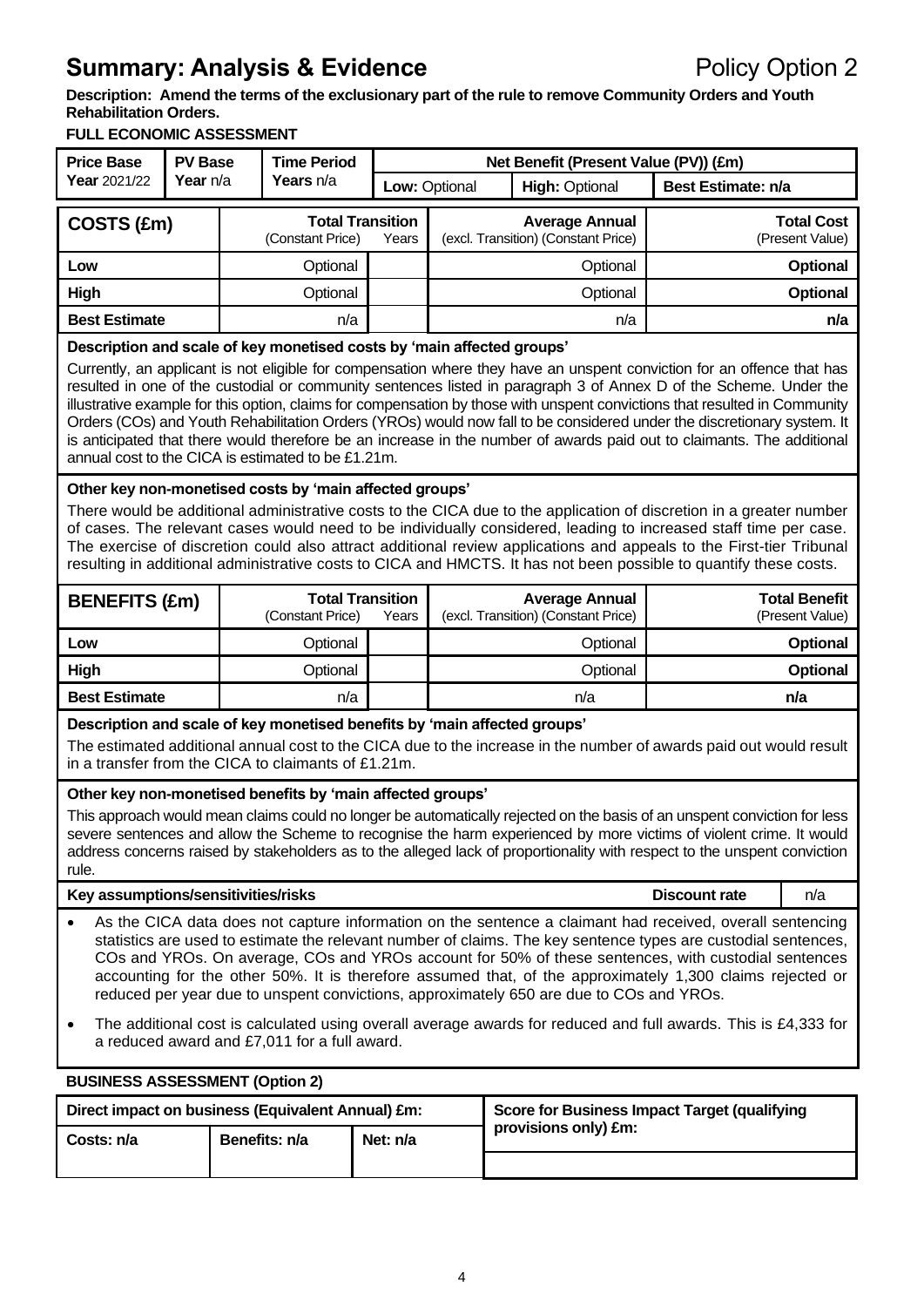# **Summary: Analysis & Evidence Policy Option 3**

**Description: Remove the exclusionary part of the rule, so that no claims would be automatically rejected on the basis of a specified unspent conviction.**

### **FULL ECONOMIC ASSESSMENT**

| <b>Price Base</b>                                                                                                                                                                                                                                                                                                                                                                                                                                                                                                                                                  | <b>PV Base</b>                                                     |  | <b>Time Period</b>                          |       |               | Net Benefit (Present Value (PV)) (£m)                        |                    |                                         |
|--------------------------------------------------------------------------------------------------------------------------------------------------------------------------------------------------------------------------------------------------------------------------------------------------------------------------------------------------------------------------------------------------------------------------------------------------------------------------------------------------------------------------------------------------------------------|--------------------------------------------------------------------|--|---------------------------------------------|-------|---------------|--------------------------------------------------------------|--------------------|-----------------------------------------|
| Year 2019                                                                                                                                                                                                                                                                                                                                                                                                                                                                                                                                                          | <b>Year 2020</b>                                                   |  | Years n/a                                   |       | Low: Optional | <b>High: Optional</b>                                        | Best Estimate: n/a |                                         |
| COSTS (£m)                                                                                                                                                                                                                                                                                                                                                                                                                                                                                                                                                         |                                                                    |  | <b>Total Transition</b><br>(Constant Price) | Years |               | <b>Average Annual</b><br>(excl. Transition) (Constant Price) |                    | <b>Total Cost</b><br>(Present Value)    |
| Low                                                                                                                                                                                                                                                                                                                                                                                                                                                                                                                                                                |                                                                    |  | Optional                                    |       |               | Optional                                                     |                    | <b>Optional</b>                         |
| High                                                                                                                                                                                                                                                                                                                                                                                                                                                                                                                                                               |                                                                    |  | Optional                                    |       |               | Optional                                                     |                    | <b>Optional</b>                         |
| <b>Best Estimate</b>                                                                                                                                                                                                                                                                                                                                                                                                                                                                                                                                               |                                                                    |  | n/a                                         |       |               | n/a                                                          |                    | n/a                                     |
| Description and scale of key monetised costs by 'main affected groups'<br>Under this option, no applicants would be automatically ineligible for compensation where they have unspent convictions<br>and all claims would fall to be considered under the discretionary system. It is anticipated that there would therefore be an<br>increase in the number of awards paid out to claimants. The additional cost is calculated using the overall average awards<br>for reduced and full awards. The additional annual cost to the CICA is estimated to be £2.05m. |                                                                    |  |                                             |       |               |                                                              |                    |                                         |
| Other key non-monetised costs by 'main affected groups'<br>There would be additional administrative costs to the CICA due to the application of discretion in a greater number<br>of cases. The relevant cases would need to be individually considered, leading to increased staff time per case.<br>The exercise of discretion would also likely attract additional review applications and appeals to the First-tier<br>Tribunal resulting in additional administrative costs to CICA and HMCTS. It has not been possible to quantify these<br>costs            |                                                                    |  |                                             |       |               |                                                              |                    |                                         |
| <b>BENEFITS (£m)</b>                                                                                                                                                                                                                                                                                                                                                                                                                                                                                                                                               |                                                                    |  | <b>Total Transition</b><br>(Constant Price) | Years |               | <b>Average Annual</b><br>(excl. Transition) (Constant Price) |                    | <b>Total Benefit</b><br>(Present Value) |
| Low                                                                                                                                                                                                                                                                                                                                                                                                                                                                                                                                                                |                                                                    |  | Optional                                    |       |               | Optional                                                     |                    | Optional                                |
| High                                                                                                                                                                                                                                                                                                                                                                                                                                                                                                                                                               |                                                                    |  | Optional                                    |       |               | Optional                                                     |                    | <b>Optional</b>                         |
| <b>Best Estimate</b>                                                                                                                                                                                                                                                                                                                                                                                                                                                                                                                                               |                                                                    |  |                                             |       |               |                                                              |                    |                                         |
| Description and scale of key monetised benefits by 'main affected groups'<br>The estimated additional annual cost to the CICA due to the increase in the number of awards paid out would result in a<br>transfer from the CICA to claimants of £1.21m.                                                                                                                                                                                                                                                                                                             |                                                                    |  |                                             |       |               |                                                              |                    |                                         |
| Other key non-monetised benefits by 'main affected groups'<br>This approach would benefit victims of all types of violent crime who have unspent convictions equally. It would address<br>concerns from stakeholders around the alleged disproportionality of the rule and its unfairness to certain victims' groups<br>and in connection with specific circumstances such as compulsion or childhood trauma.                                                                                                                                                      |                                                                    |  |                                             |       |               |                                                              |                    |                                         |
|                                                                                                                                                                                                                                                                                                                                                                                                                                                                                                                                                                    | Key assumptions/sensitivities/risks<br><b>Discount rate</b><br>n/a |  |                                             |       |               |                                                              |                    |                                         |
| The additional cost is calculated using overall average awards for reduced and full awards. This is £4,333 for<br>$\bullet$<br>a reduced award and £7,011 for a full award.                                                                                                                                                                                                                                                                                                                                                                                        |                                                                    |  |                                             |       |               |                                                              |                    |                                         |
| <b>BUSINESS ASSESSMENT (Option 3)</b>                                                                                                                                                                                                                                                                                                                                                                                                                                                                                                                              |                                                                    |  |                                             |       |               |                                                              |                    |                                         |

| Direct impact on business (Equivalent Annual) £m: |               |          | Score for Business Impact Target (qualifying |
|---------------------------------------------------|---------------|----------|----------------------------------------------|
| Costs: n/a                                        | Benefits: n/a | Net: n/a | provisions only) £m:                         |
|                                                   |               |          |                                              |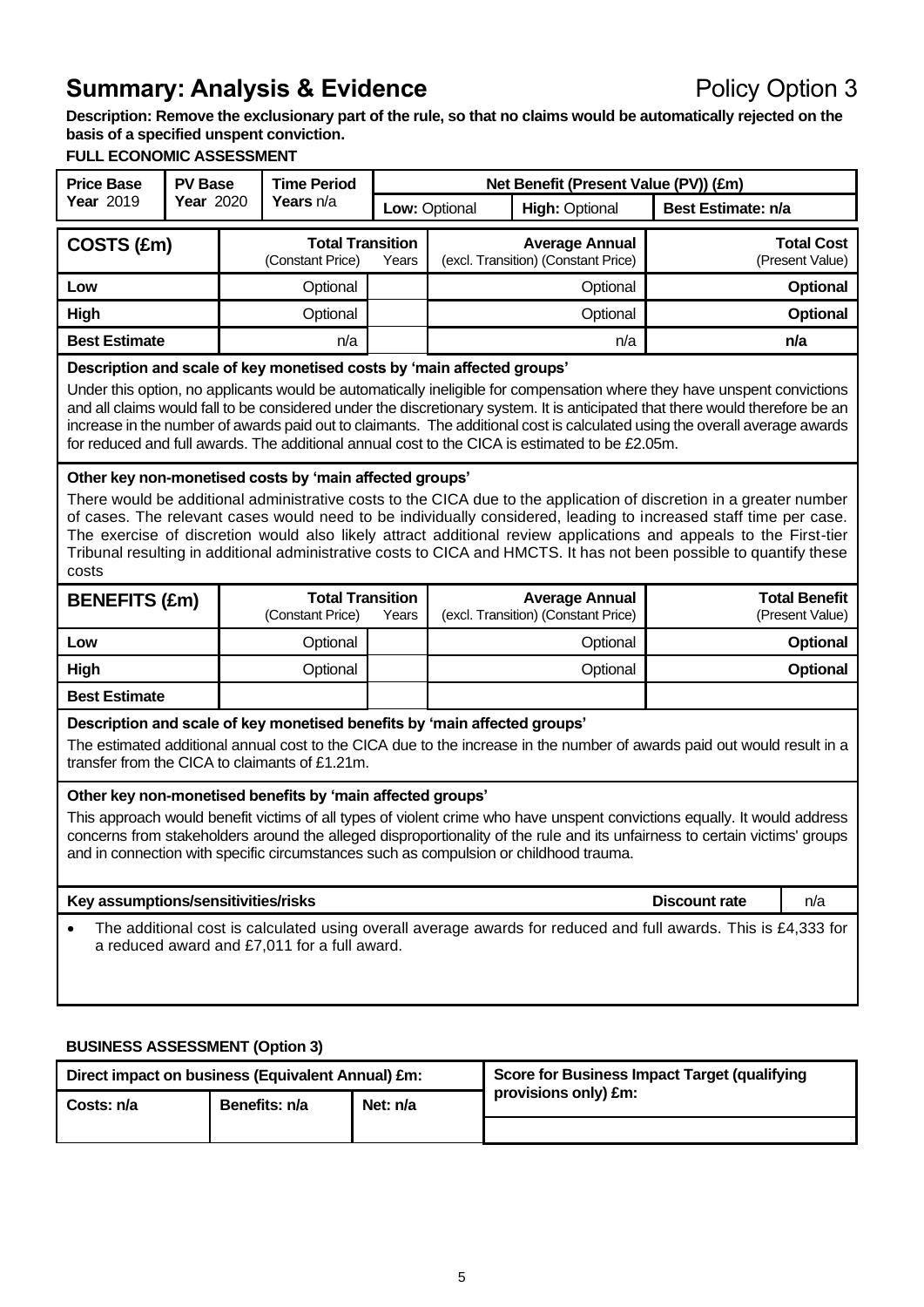# **Evidence Base**

# **A. Background**

- 1. The Criminal Injuries Compensation Scheme 2012 ('the Scheme') makes payments to victims of violent crime in Great Britain, as well as payments for bereaved families and the dependants of victims killed by a crime of violence. To do this effectively and fairly the Scheme balances the consideration of individual applicants needs within a universal and transparent set of rules and eligibility criteria.
- 2. The current unspent convictions rule provides that an applicant is not eligible for compensation where they have an unspent conviction for an offence that has resulted in one of the custodial or community sentences listed in paragraph 3 of Annex D of the Scheme (the exclusionary rule)<sup>1</sup>. Paragraph 4 explains that, where an applicant has an unspent conviction which is less serious and resulted in a different sentence (e.g., a financial penalty or discharge) not set out in paragraph 3, there is discretion, however, unless there are exceptional reasons, an award will be withheld or reduced. Before the rule was changed to introduce the exclusionary part in 2012, the Criminal Injuries Compensation Authority (CICA) was required to exercise discretion on a case-by-case basis for all unspent convictions, and thereby to pay out awards to applicants with convictions where there were exceptional reasons for an award not to be withheld or reduced.
- 3. The 2012 unspent convictions rule serves to prevent individuals who have committed serious illegal acts benefitting from state-funded compensation. Its graduated approach to withholding or reducing awards is based on the seriousness of unspent convictions as reflected by the sentence imposed.
- 4. The periods for which a conviction remains unspent (the rehabilitation period) differ by the seriousness of the offence, the type of punishment and the age of the offender. For adults in England and Wales, a custodial or community conviction is spent after the length of the sentence plus an additional specified period (one year for community orders, up to seven years for custodial sentences under 4 years). Custodial sentences of over four years will never become spent.

Time limits are set out in the Scheme state that, for the majority of cases, a claim for compensation will need to be made 2 years from the incident, although there are different limits for those who were children at the time.. Depending on the rehabilitation period associated with a conviction, potential applicants may be able to apply to the Scheme after their conviction has become spent.

- 5. Since 2012, there have been varying calls for abolition of the exclusionary rule or reform to re-introduce discretion. Stakeholders have cited the alleged disproportionate impact of the rule on victims of abuse, exploitation, trafficking and other forms of coercive behaviour. Arguments have also been raised as to the alleged lack of proportionality with respect to the rule, in particular with regard to the victims of serious crimes whose unspent convictions are for minor offences.
- 6. In 2020, the Ministry of Justice published the Criminal Injuries Compensation Scheme Review  $\alpha$ consultation, in which the unspent convictions rule was examined<sup>2</sup>. This gave a rationale for retaining the rule unchanged, based on the conclusion that it was not possible to commit to making any change without introducing significant potential discrimination and operational challenge.
- 7. Although the Supreme Court determined in July 2021 that the rule is lawful, in a separate case in August 2021 the High Court declared that the terms of the Victims Strategy (published 2018) had created a legitimate expectation of a consultation on revising the unspent convictions rule. The court ordered that a further consultation take place on whether the rule should be revised in line with a recommendation made by the Independent Inquiry into Child Sexual Abuse (IICSA), that awards are

 $1$ Whether a conviction is spent, or a sentence is excluded from rehabilitation, will be determined in accordance with the Rehabilitation of Offenders Act 1974 Act, as set out in paragraph 2, Annex D of the current Scheme.

<sup>2</sup> www.gov.uk/government/consultations/criminal-injuries-compensation-scheme-review-2020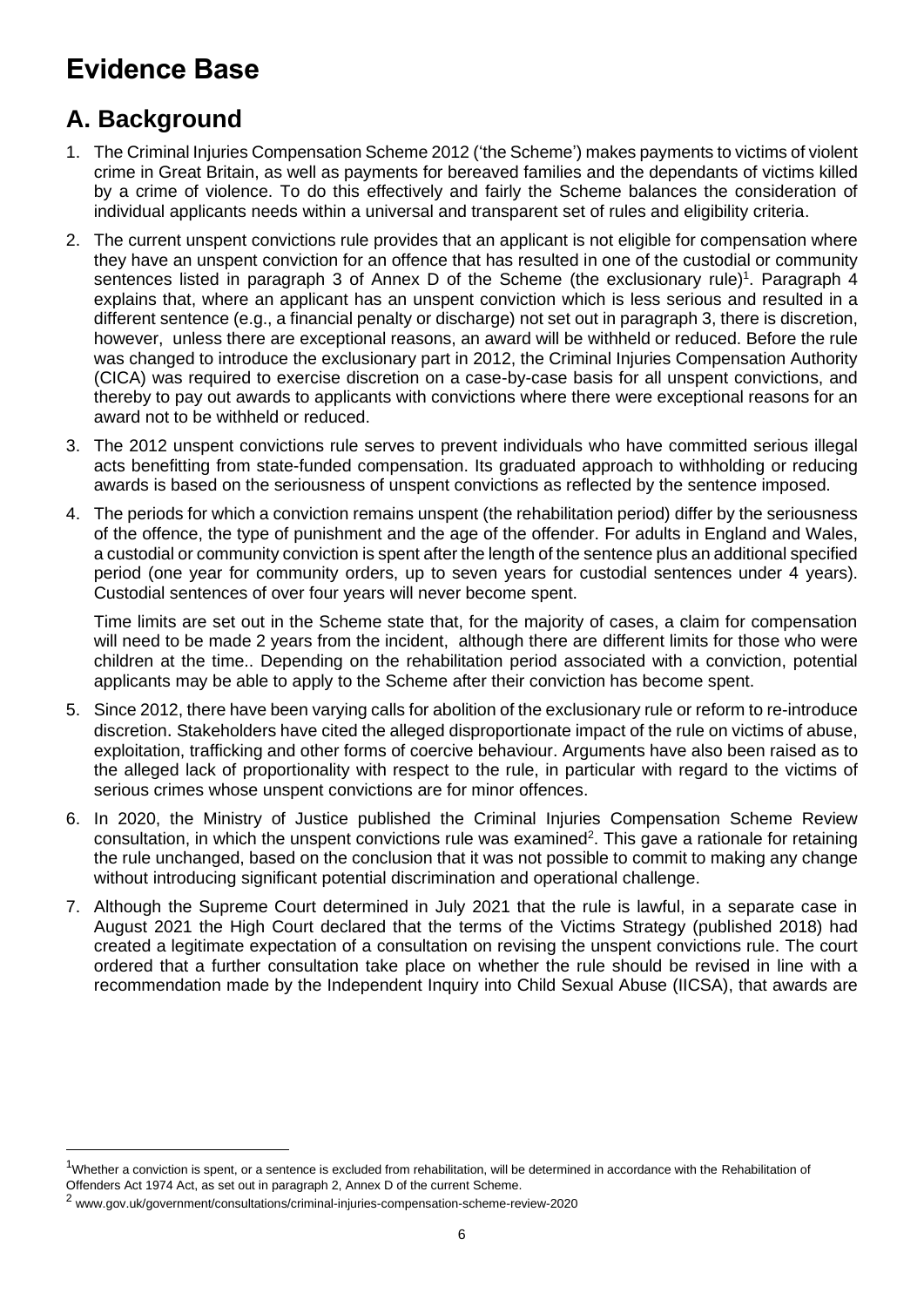not automatically rejected in circumstances where an applicant's criminal convictions are likely to be linked to their child sexual abuse.

8. This Impact Assessment (IA) assesses the three approaches to reforming the 2012 unspent convictions rule considered in the consultation, views on which will inform the final decision on whether the rule should be changed and how.

## **B. Policy Rationale and Objectives**

#### **Policy Rationale**

- 9. The conventional economic approaches to Government intervention are based on efficiency or equity arguments. Governments may consider intervening if there are strong enough failures in the way markets operate (e.g. monopolies overcharging consumers) or there are strong enough failures in existing Government interventions (e.g. waste generated by misdirected rules) where the proposed new interventions avoid creating a further set of disproportionate costs and distortions. The Government may also intervene for equity (fairness) and distributional reasons (e.g. to reallocate goods and services to more vulnerable groups in society).
- 10. The rationale for consulting on the unspent convictions rule is equity. The Government needs to ensure that the eligibility rules of the Scheme apply fairly and are proportionate in the wider context of the Scheme.

#### **Policy Objective**

- 11. This consultation is being undertaken to comply with the order made by the High Court in August 2021 that a further consultation take place on whether the unspent convictions rule should be revised in line with a recommendation made by the IICSA, and that a decision on changes to the rule should be taken after the consultation is complete.
- 12. The objective of consulting on these potential reform proposals is to ensure that a final decision on whether the rule should be changed and how is informed by views of stakeholders and interested parties.

### **C. Affected Stakeholder Groups, Organisations and Sectors**

13. The following groups would be most affected by the options presented in this IA:

- Victims of violent crime with unspent convictions when they apply for compensation; and, where applicable, their qualifying relatives eligible for an award under the existing 2012 Scheme;
- CICA, Ministry of Justice (MoJ), HM Courts and Tribunals Service (HMCTS), Scottish Government
- Those who represent or assist applicants including victims' charities, victims' services commissioned by local Police and Crime Commissioners;

## **D. Description of Options Considered**

- 14. The consultation considers three approaches to reform of the unspent convictions rule:
	- a) **Introduce exemptions to the exclusionary part of the rule**, so that not all claims are automatically rejected on the basis of a specified unspent conviction.
	- b) **Amend the terms of the exclusionary part of the rule**, to reduce the number of claims that would be automatically rejected on the basis of a specified unspent conviction.
	- c) **Remove the exclusionary part of the rule,** so that no claims would be automatically rejected on the basis of a specified unspent conviction.
- 15. In the consultation, approaches (a) and (b) have been left open ended to allow a broad discussion of potential reforms to the rule, and their implications. As there are multiple potential variations on these approaches, the IA considers an *illustrative* example for each.
- 16. The following options are therefore considered in this IA: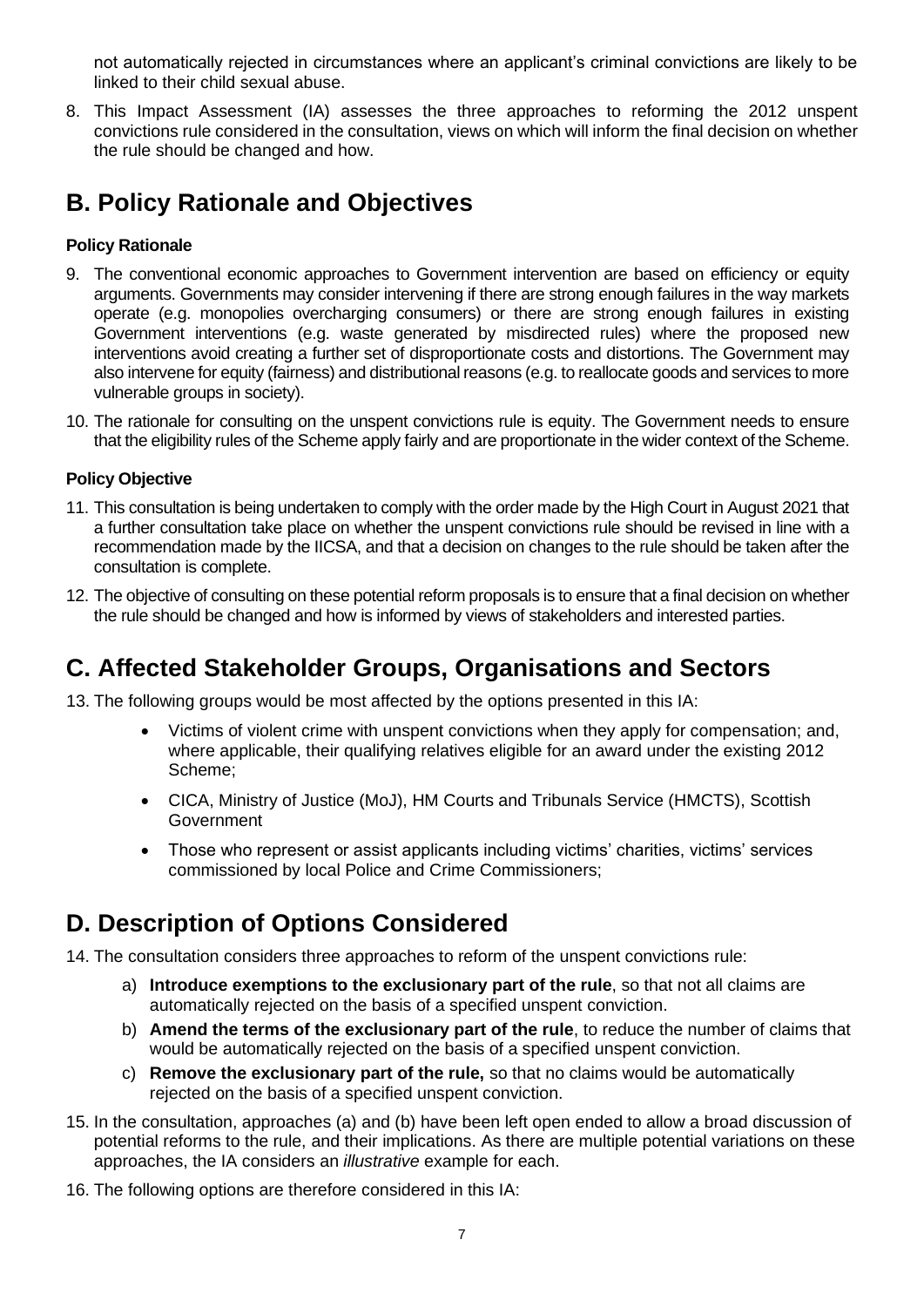- **Option 0: Do Nothing.** Maintain the current unspent convictions rule.
- **Option 1: Introduce exemptions to the exclusionary part of the rule for victims of child sexual abuse.**
- **Option 2: Amend the terms of the exclusionary part of the rule to remove Community Orders and Youth Rehabilitation Orders.**
- **Option 3: Remove the exclusionary part of the rule, so that no claims would be automatically rejected on the basis of a specified unspent conviction.**
- 17. There is no recommended option.

#### **Option 0**

18. This option would maintain the current unspent convictions rule, which provides that an applicant is not eligible for compensation where they have an unspent conviction for an offence that has resulted in one of the custodial or community sentences listed in paragraph 3 of Annex D of the Scheme.

#### **Option 1**

19. One impact of the current exclusionary rule is that someone who suffered sexual abuse as a child can be ineligible for compensation for that abuse as a result of unspent convictions for offences they committed after the abuse had occurred. Therefore, under this option the rule would be revised so that claims for compensation by the victims of child sexual abuse (specifically for compensation for injury from the abuse they suffered) who have unspent convictions are not automatically excluded from eligibility for an award. New provision would also be made to enable consideration of whether to withhold or reduce an award if there was a causative link between the abuse the applicant had been a victim of as a child and the criminal offending that they themselves perpetrated.

#### **Option 2**

20. The rule would be revised to remove Community Orders (COs) and Youth Rehabilitation Orders (YROs) from the exclusionary part. This would reduce the number of cases automatically excluded and leave them to be considered under paragraph 4 of Annex D (where an award will be withheld/reduced unless there are exceptional circumstances not to withhold or reduce them).

#### **Option 3**

21. This option would allow CICA, in all cases, discretion as to whether and to what extent to reduce compensation in the case of an applicant with unspent criminal convictions. The exclusionary part of the rule would be removed, and the Scheme would return to the position that all unspent convictions would be subject to the discretionary provision that an award will be withheld or reduced unless there are exceptional reasons not to.

## **E. Cost Benefit Analysis**

- 22. This Impact Assessment (IA) follows the procedures and criteria set out in the Impact Assessment Guidance and is consistent with the Her Majesty's Treasury Green Book.
- 23. Where possible, IAs identify both monetised and non-monetised impacts on individuals, groups and businesses in Great Britain with the aim of understanding what the overall impact on society might be from the proposals under consideration. IAs place a strong focus on monetisation of costs and benefits. There are often, however, important impacts which cannot sensibly be monetised. Impacts in this IA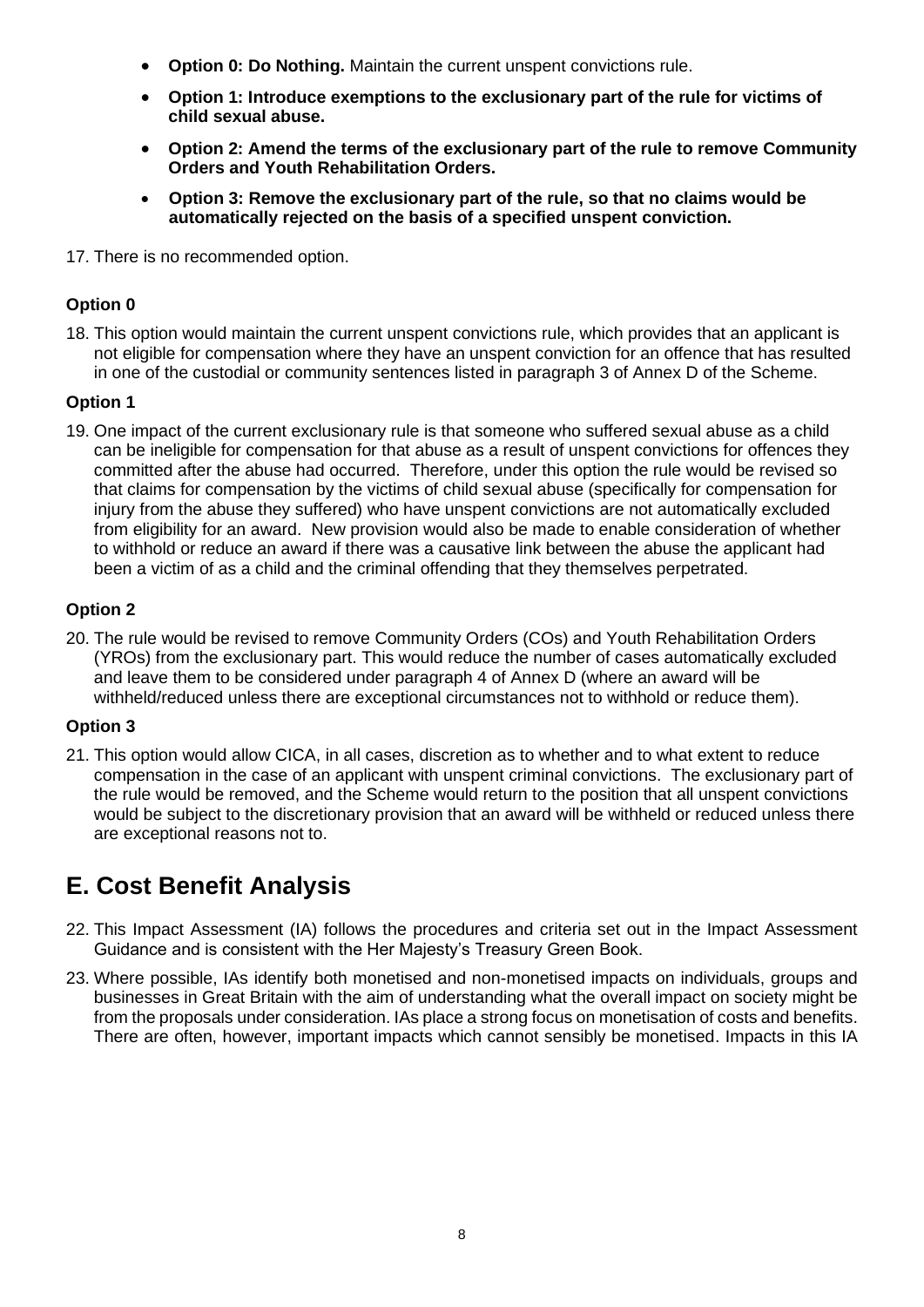are therefore interpreted broadly, to include both monetisable and non-monetisable costs and benefits, with due weight given to those that are not monetised.

- 24. The costs and benefits of the options for each policy area are compared to Option 0, the counterfactual or 'do nothing' option. As the counterfactual is compared to itself, the costs and benefits are necessarily zero, as is its net present value (NPV).
- 25. The costs and benefits set out below are economic transfers that is to say, they involve the transfer of resources between groups and do not involve the consumption of resources. While some economic costs are considered, such as administrative costs, it has not been possible to monetise these.

#### **Data**

- 26. The principal dataset used to carry out the analysis presented in this IA is claims data provided by the CICA. The data covers approximately 75,000 claims received by the CICA over three years (between 1 January 2016 and 1 January 2019). Any annual costs or benefits presented are based on an average of these three years unless otherwise stated.
- 27. The claims included in the dataset may fall into any one of the categories below:
	- **Decided** The CICA has made a decision on the application however this has yet to be offered to the claimant;
	- **On offer** The CICA has made a decision on the application and has offered this to the claimant but the claimant is yet to accept or reject it;
	- **Resolved** The CICA has made a decision on the application, it has been offered to the claimant and the claimant has accepted.
- 28. For the purposes of ensuring as wide a sample as possible, all three categories have been included in the analysis presented in both this IA and the accompanying Consultation Document. That is to say, the latest available decision for each claim has been used. While resolved cases are final, there is the possibility that some claimants may go on to appeal decisions for cases currently only decided or on offer. Any appeals may increase the total amount of compensation paid out to claimants. It is therefore reasonable to include all three categories of claims in order to provide lowest bound estimates.

#### **Discretionary System**

29. Data on claims involving unspent convictions prior to the 2012 rule change (i.e. when discretion was still applied to all unspent convictions) suggests 57% of claimants had their claim rejected and 43% received a reduced award. It is possible that some claimants would have received a full award despite their unspent convictions. However, this cannot be seen in the data as those who receive a full award would not be captured in the system as having an unspent conviction as their award was neither withheld nor reduced. To account for these exceptional cases, it is assumed that, under a discretionary system, 5% of claimants would receive a full award despite their unspent convictions. The rejection and reduction rates are consequently adjusted to account for this, giving the rates presented in the table below.

| <b>Claim Outcome</b> | <b>Discretionary System</b> |
|----------------------|-----------------------------|
| Rejected             | 54%                         |
| Reduced              | 41%                         |
| <b>Full Award</b>    | 5%                          |

- 30. As all the options presented in this IA would extend the use of discretion with regards to unspent convictions, these rates are used across all the analysis to estimate the impact the outcome of claims when under the discretionary system. This distribution is applied to the total number of rejected and reduced claims relevant to each option.
- 31. As was noted above, the consultation is seeking to allow a broad discussion of potential reforms to the rule, and their implications. This also means, however, that there are multiple potential variations on the approaches to reform and it has not been feasible to model the impacts of each. As a result,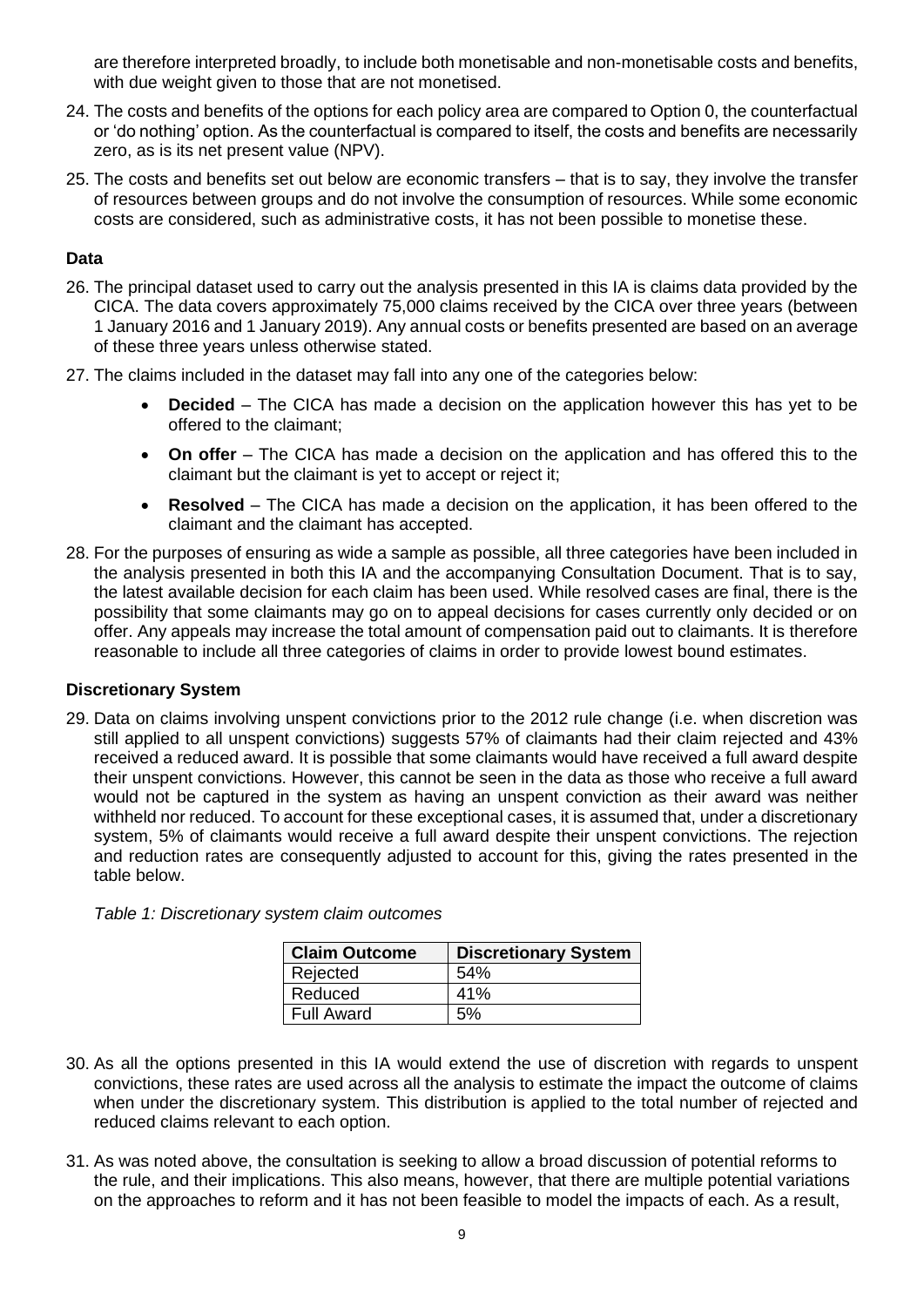the options in this IA should be seen as *illustrative* examples of the possible approaches to reform described above and the impacts described below should be seem as being indicative, not definitive.

#### **Option 1: Introduce exemptions to the exclusionary part of the rule for victims of child sexual abuse.**

#### **Costs of Option 1**

#### *Monetised costs*

- 32. Under the illustrative example for this option, claims for compensation by victims of child sexual abuse (specifically for compensation for injury from the abuse they suffered) who have unspent convictions that would have been excluded would now fall to be considered under the discretionary system. It is anticipated that there would therefore be an increase in the number of awards paid out to claimants.
- 33. Although claims are categorised as "Sexual Assault" under crime type*,* the CICA data only lists injuries for which a claimant actually received an award. It is therefore not possible to see which claimants applied for injuries as a result of *child* sexual abuse (as opposed to adult sexual abuse) and had their award rejected due to unspent convictions. Looking at sexual assault claims where an award was given, 66% are for child sexual abuse. It is therefore assumed that, of the sexual assault claims rejected or reduced due to unspent convictions, 66% are child sexual abuse claims.
- 34. Using the discretionary rates set out above, the table below gives the estimated outcomes of child sexual abuse claims currently rejected or reduced due to unspent convictions were they to be subject to discretion. The additional cost is calculated using the average award for child sexual abuse claims.

| <b>Claim Outcome</b> | <b>Current</b><br><b>System</b> | <b>Discretionary</b><br><b>System</b> | Average<br>Award     | <b>Additional</b><br><b>Cost</b> |
|----------------------|---------------------------------|---------------------------------------|----------------------|----------------------------------|
| Rejected             |                                 | 58                                    | £0                   | £0.00m                           |
| Reduced              |                                 | 44                                    | £12,430              | £0.29m                           |
| <b>Full Award</b>    |                                 |                                       | £12,430 <sup>3</sup> | £0.07m                           |
| <b>Total</b>         | 108                             | 108                                   |                      | £0.36m                           |

*Table 2: Claim outcomes and costs under Option 1*

35. The additional annual cost to the CICA is estimated to be £0.36m.

#### *Non-monetised costs*

- 36. There would be additional administrative costs to the CICA due to the application of discretion in a greater number of cases. relevant cases would need to be individually considered, leading to increased staff time per case. Further, in order for the CICA to establish any causal links between the exploitation or abuse that the applicant had suffered and the offence they committed, or to demonstrate that an applicant was compelled to offend, it would need to acquire detailed evidence and information from the applicant as well as from the police and other agencies. Seeking this information would potentially cause upset and distress to applicants, and it would inevitably delay the decision-making process.
- 37. The exercise of discretion would also likely attract additional review applications and appeals to the First-tier Tribunal (FTT) resulting in additional administrative costs to both CICA and HMCTS. It has not been possible to quantify these costs.
- 38. This approach would also carry the risk of creating unfairness and discrimination to other applicants with unspent convictions who are victims of other forms of abuse, exploitation, and other trauma that do not fall within exemptions, or do not benefit from the discretion, who could argue that they were being treated less favourably than those who do. It is also possible that an approach which introduces

 $^3$  The average award for CSA claims given the full award is £11,018, while the average award for CSA claims where the award was reduced is £12,430. This counter-intuitive result is likely due to the small sample size for reduced CSA claims. The analysis therefore uses the higher average award for both full and reduced awards as the more conservative assumption.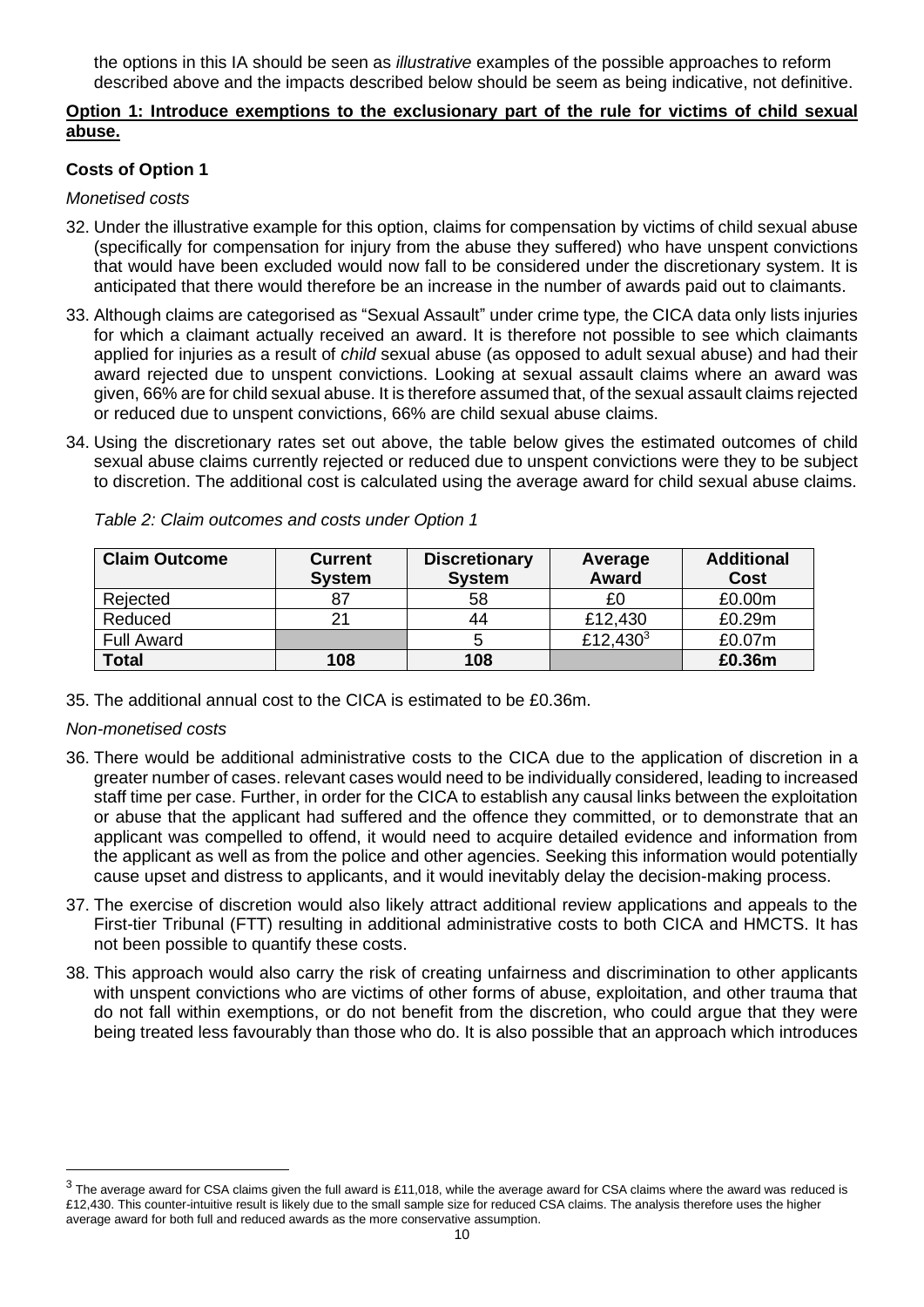discretion for some would also potentially bring applicants who have committed serious offences into eligibility, unless specific offences were explicitly excluded as part of the exemption.

#### **Benefits of Option 1**

#### *Monetised benefits*

39. The estimated additional annual cost to the CICA due to the increase in the number of awards paid out would result in a transfer from the CICA to claimants of £0.36m.

#### *Non-monetised benefits*

40. This approach, which introduces discretion in claims by victims of child sexual abuse who have unspent convictions for the abuse they suffered would partially respond to the recommendation made by the IICSA to reintroduce discretion and concerns raised by stakeholders regarding the importance of consideration being given to correlations between childhood sexual abuse and future criminal offending.

#### **Option 2: Amend the terms of the exclusionary part of the rule to remove Community Orders and Youth Rehabilitation Orders.**

#### **Costs of Option 2**

#### *Monetised costs*

- 41. Currently, an applicant is not eligible for compensation where they have an unspent conviction for an offence that has resulted in one of the custodial or community sentences listed in paragraph 3 of Annex D of the Scheme. For adults, community orders last the total length of order plus 1 year, which may mean that would exceed the time limits for applications set out in the Scheme. Under the illustrative example for this option, claims for compensation by those with unspent convictions that resulted in Community Orders (COs) and Youth Rehabilitation Orders (YROs) would now fall to be considered under the discretionary system. It is anticipated that there would therefore be an increase in the number of awards paid out to claimants.
- 42. As the CICA data does not capture information on the sentence a claimant had received, overall sentencing statistics are used to estimate the relevant number of claims<sup>4</sup>. While paragraph 3 of Annex D of the Scheme lists several sentence types, the key sentence types, as presented in MoJ Criminal Court Statistics, are custodial sentences, COs and YROs. On average, COs and YROs account for 50% of these sentences, with custodial sentences accounting for the other 50%. It is therefore assumed that, of the approximately 1,300 claims rejected or reduced per year due to unspent convictions, approximately 650 are due to COs and YROs.
- 43. Using the discretionary rates set out above, table 3 below gives the estimated outcomes of these claims were they to be subject to discretion. The additional cost is calculated using the overall average awards for reduced and full awards.

| <b>Claim Outcome</b> | <b>Current</b><br><b>System</b> | <b>Discretionary</b><br><b>System</b> | Average<br><b>Award</b> | <b>Additional</b><br><b>Cost</b> |
|----------------------|---------------------------------|---------------------------------------|-------------------------|----------------------------------|
| Rejected             | 570                             | 351                                   | £0                      | £0.00m                           |
| Reduced              | 78                              | 264                                   | £4,333                  | £0.81m                           |
| <b>Full Award</b>    |                                 | 32                                    | £7,011                  | £0.23m                           |
| <b>Total</b>         | 648                             | 648                                   |                         | £1.03m                           |

*Table 3: Claim outcomes and costs under Option 2*

<sup>&</sup>lt;sup>4</sup> Criminal Justice Statistics Quarterly, Outcomes by Offence Tool, using 2015-2020 data.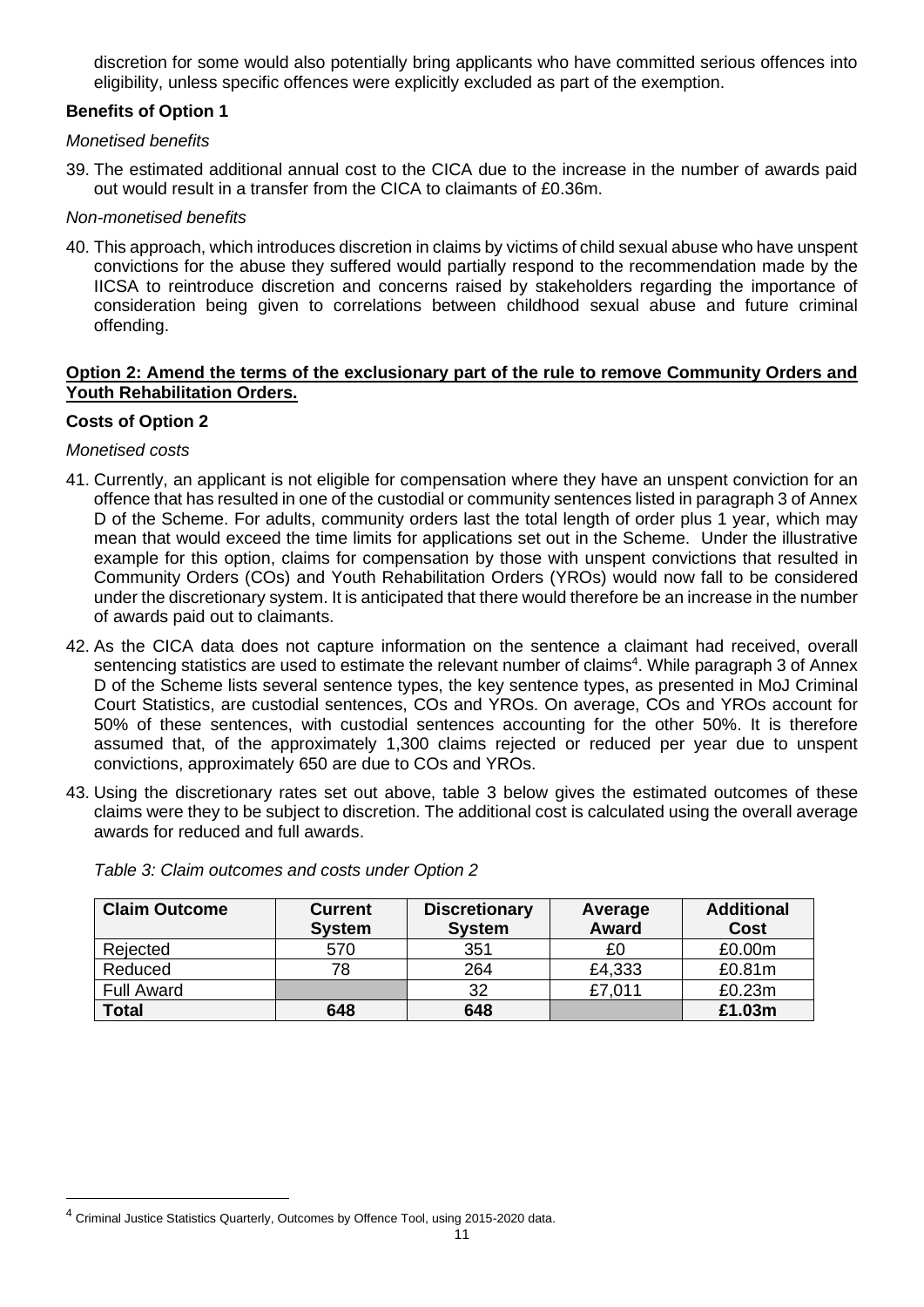44. The additional annual cost to the CICA is estimated to be £1.21m.

#### *Non-monetised costs*

- 45. There would be administrative costs to the CICA due to the application of discretion in a greater number of cases. The relevant cases would need to be individually considered, leading to increased staff time per case.
- 46. The exercise of discretion would also likely attract additional review applications and appeals to the FTT resulting in additional administrative costs to both CICA and HMCTS. It has not been possible to quantify these costs.

#### **Benefits of Option 2**

#### *Monetised benefits*

47. The estimated additional annual cost to the CICA due to the increase in the number of awards paid out would result in a transfer from the CICA to claimants of £1.03m.

#### *Non-monetised benefits*

48. This approach would mean claims could no longer be automatically rejected on the basis of an unspent conviction for less severe sentences and allow the Scheme to recognise, through compensation, the harm experienced by more victims of violent crime. It would address concerns raised by stakeholders as to the alleged lack of proportionality with respect to the unspent conviction rule, from its failure to differentiate between those victims of serious crimes with unspent convictions for minor offences, and those who have been victims of minor crimes but have unspent convictions for serious crimes which they have committed themselves.

#### **Option 3: Remove the exclusionary part of the rule, so that no claims would be automatically rejected on the basis of a specified unspent conviction.**

#### **Costs of Option 3**

#### *Monetised costs*

- 49. Under this option, no applicants would be automatically ineligible for compensation where they have unspent convictions and all claims would fall to be considered under the discretionary system. It is anticipated that there would therefore be an increase in the number of awards paid out to claimants.
- 50. Approximately 1,300 claims are currently rejected or reduced per year due to unspent convictions. Using the discretionary rates set out above, the table below gives the estimated outcomes of these claims were they to be subject to discretion. The additional cost is calculated using the overall average awards for reduced and full awards.

| <b>Claim Outcome</b> | <b>Current</b><br><b>System</b> | <b>Discretionary</b><br><b>System</b> | Average<br><b>Award</b> | <b>Additional</b><br><b>Cost</b> |
|----------------------|---------------------------------|---------------------------------------|-------------------------|----------------------------------|
| Rejected             | 1,132                           | 697                                   | £0                      | £0.00m                           |
| Reduced              | 154                             | 524                                   | £4,333                  | £1.60m                           |
| <b>Full Award</b>    |                                 | 64                                    | £7,011                  | £0.45m                           |
| <b>Total</b>         | 1,286                           | 1,286                                 |                         | £2.05m                           |

*Table 4: Claim outcomes and costs under Option 3*

51. The additional annual cost to the CICA is estimated to be £2.05m.

#### *Non-monetised costs*

52. There would be administrative costs to the CICA due to the application of discretion in a greater number of cases. The relevant cases would need to be individually considered, leading to increased staff time per case. The exercise of discretion would also likely attract additional review applications and appeals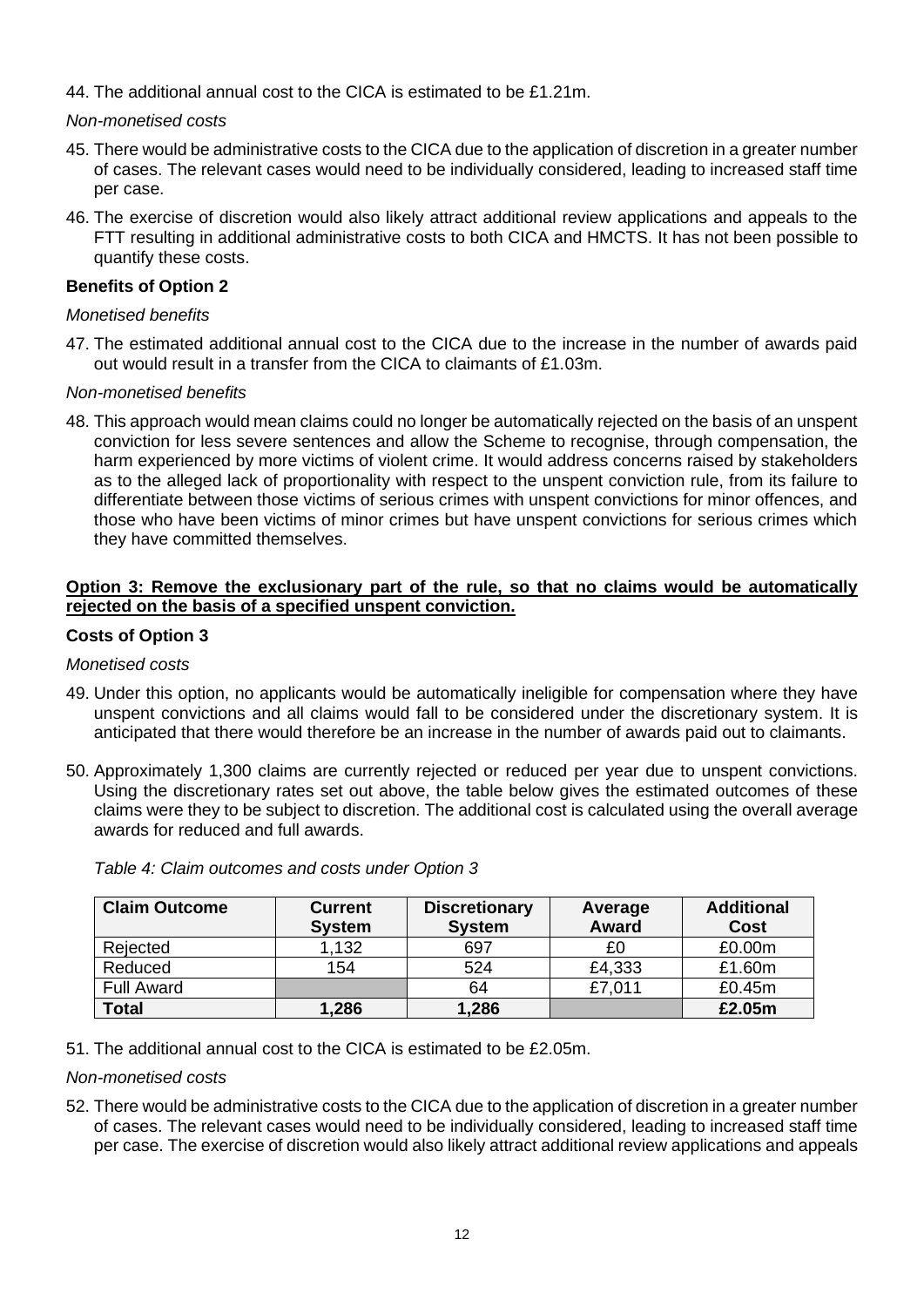to the FTT resulting in additional administrative costs to both CICA and HMCTS. It has not been possible to quantify these costs.

#### **Benefits of Option 3**

#### *Monetised benefits*

53. The estimated additional annual cost to the CICA due to the increase in the number of awards paid out would result in a transfer from the CICA to claimants of £2.05m.

#### *Non-monetised benefits*

54. This approach would allow the Scheme to recognise, through compensation, the harm experienced by more victims of violent crime. This approach would benefit victims of all types of violent crime who have unspent convictions equally. It would address concerns from stakeholders around the alleged disproportionality of the rule and its unfairness to certain victims groups, such as victims of sexual abuse or exploitation, and in connection with specific circumstances that may have surrounded the convictions, such as compulsion or childhood trauma.

#### **Summary**

55. The policy options are summarised in the table below. As the monetised costs and benefits are transfers, the total net economic cost is £0. NPVs have therefore not been calculated for the options. There is no recommended option.

| <b>Policy Option</b>                                                                                                                                                  | <b>Transfer to applicants</b> | <b>Transfer to the CICA</b> |
|-----------------------------------------------------------------------------------------------------------------------------------------------------------------------|-------------------------------|-----------------------------|
| <b>Option 0: Do Nothing</b>                                                                                                                                           | n/a                           | n/a                         |
| <b>Option 1:</b> Introduce exemptions to the<br>exclusionary part of the rule for victims of<br>child sexual abuse.                                                   | $+£0.36m$                     | $-E0.36m$                   |
| <b>Option 2:</b> Amend the terms of the<br>exclusionary part of the rule to remove<br><b>Community Orders and Youth</b><br><b>Rehabilitation Orders.</b>              | $+1.03m$                      | $-E1.03m$                   |
| <b>Option 3: Remove the exclusionary part</b><br>of the rule, so that no claims would be<br>automatically rejected on the basis of a<br>specified unspent conviction. | $+£2.05m$                     | $-E2.05m$                   |

*Table 5: Summary of estimated annual transfers under each option*

### **F. Risks and Assumptions**

- 56. It is assumed that the dataset used for this IA is still representative of the current Criminal Injuries Compensation Scheme. Although the data, comprised of more than 75,000 claims, is robust and thorough, it was taken from a period between 2016-2018.
- 57. Another assumption is that the volumes of claims received by CICA under the reintroduction of discretion would remain the same. It is possible that more victims will come forward to claim compensation if they believe that they are now eligible for an award via the Scheme. This would have an impact on the overall cost of each potential option.
- 58. The assumed rejection and reduction rates under a discretionary system for claimants with unspent convictions are based on CICA data from 2010/11 and 2011/12 under the 2008 scheme (i.e. when discretion was applied to all unspent convictions). To account for exceptional cases, it is assumed that, under a discretionary system, 5% of claimants would receive a full award despite their unspent